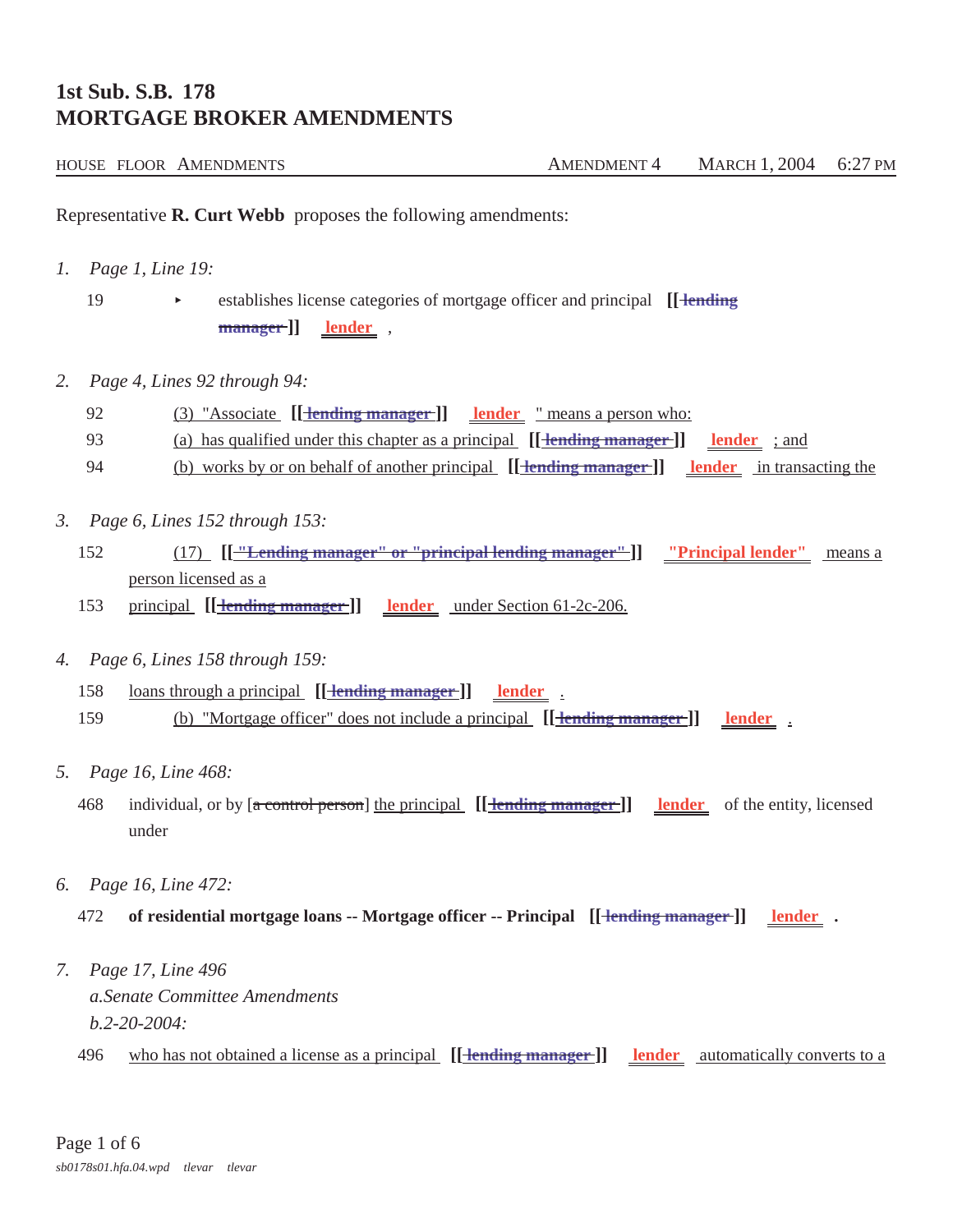- *8. Page 17, Line 500 a.Senate Committee Amendments b.2-20-2004:*
	- 500 activate the license with a principal [[**<u>lending manager</u>]]** lender
- *9. Page 17, Line 517 a.Senate Committee Amendments b.2-20-2004:*
	- 517 residential mortgage loans from any person or entity except the principal **[[ lending manager ]] lender**  with
- *10. Page 17, Line 521 through Page 18, Line 522 a.Senate Committee Amendments b.2-20-2004:*

## 521 (a) through the principal **[[ lending manager ]] lender** with which the individual is licensed; 522 (b) in the business name under which the principal **[[ lending manager ]] lender** is authorized by

- *11. Page 18, Line 539 a.Senate Committee Amendments b.2-20-2004:*
	- 539 officer has licensed with a principal **[[ lending manager ]] lender** by following the procedures established
- *12. Page 18, Lines 548 through 550 a.Senate Committee Amendments b.2-20-2004:*
	- 548 (b) On or after January 1,  $\oint$  [2005] **2006**  $\oint$ , if a licensed entity terminates its principal [[**Hending**]]
	- 549 **[[<u>manager</u>]] lender**, or if the principal **[[<del>lending manager</del>]] lender** of a licensed entity resigns, dies, or becomes
	- 550 unable to act as a principal **[[ lending manager ]] lender** due to disability, the entity may not transact the
- *13. Page 18, Line 552 a.Senate Committee Amendments b.2-20-2004:*
	- 552 division that are required to affiliate another principal [[**<del>lending manager</del>**]] **lender** with the entity.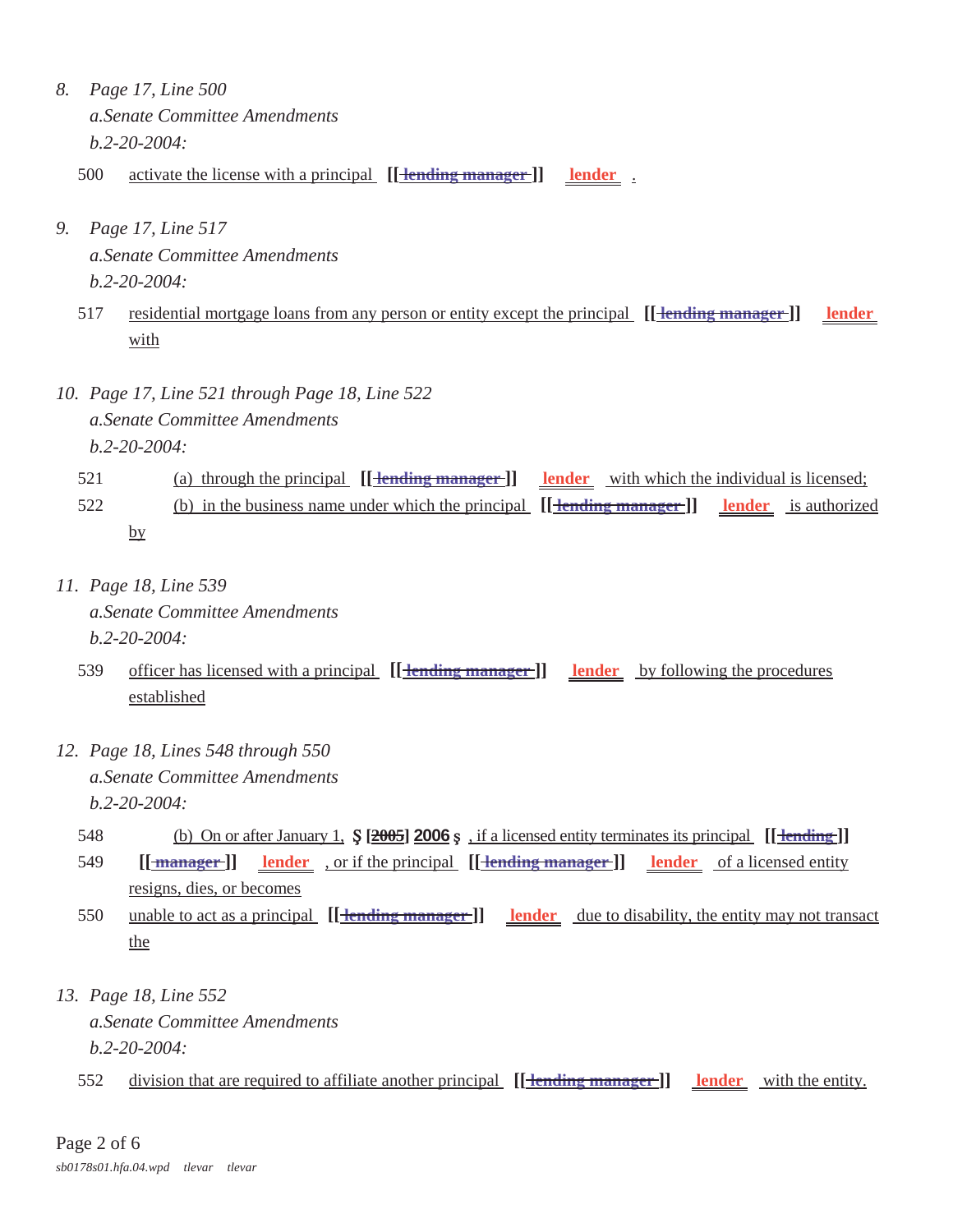*14. Page 19, Lines 564 through 565 Senate Committee Amendments 2-20-2004:*

564 (A) lists the principal **[[ lending manager ]] lender** of the entity; and 565 (B) contains the signature of the principal  $[[\text{tending manager}]]$  lender;

- *15. Page 20, Line 612 through Page 21, Line 614 Senate Committee Amendments 2-20-2004:*
	- 612 (c) **(i)** The applicant shall pay the cost of: 613  $\left[\left[\frac{+}{+}\right]\right]$  (A) the fingerprinting required by this section; and 614  $\left[\frac{1}{11}\right]$  (B) the background check required by this section.

 **(ii) All funds collected under this Subsection (4)(c) shall be nonlapsing.** 

- *16. Page 22, Line 671 a.Senate Committee Amendments b.2-20-2004:*
	- 671 (ii) on or after January 1,  $\frac{2005}{2006}$ , a principal [[**Hending manager**]] lender who fails to meet the
- *17. Page 24, Line 711 Senate Committee Amendments 2-20-2004:*
	- 711 (B) on or after January 1,  $\oint$   $[2005]$  **2006**  $\oint$ , the principal [[**Hending manager**]] lender of the entity; or
- *18. Page 25, Line 761 a.Senate Committee Amendments b.2-20-2004:*
	- 761 **61-2c-206.** [[<del>Lending manager]</del>] Principal lender licenses.
- *19. Page 26, Line 770:*
	- 770 principal **[[ lending manager ]] lender** under this chapter, an individual shall, in addition to meeting the
- *20. Page 26, Line 776*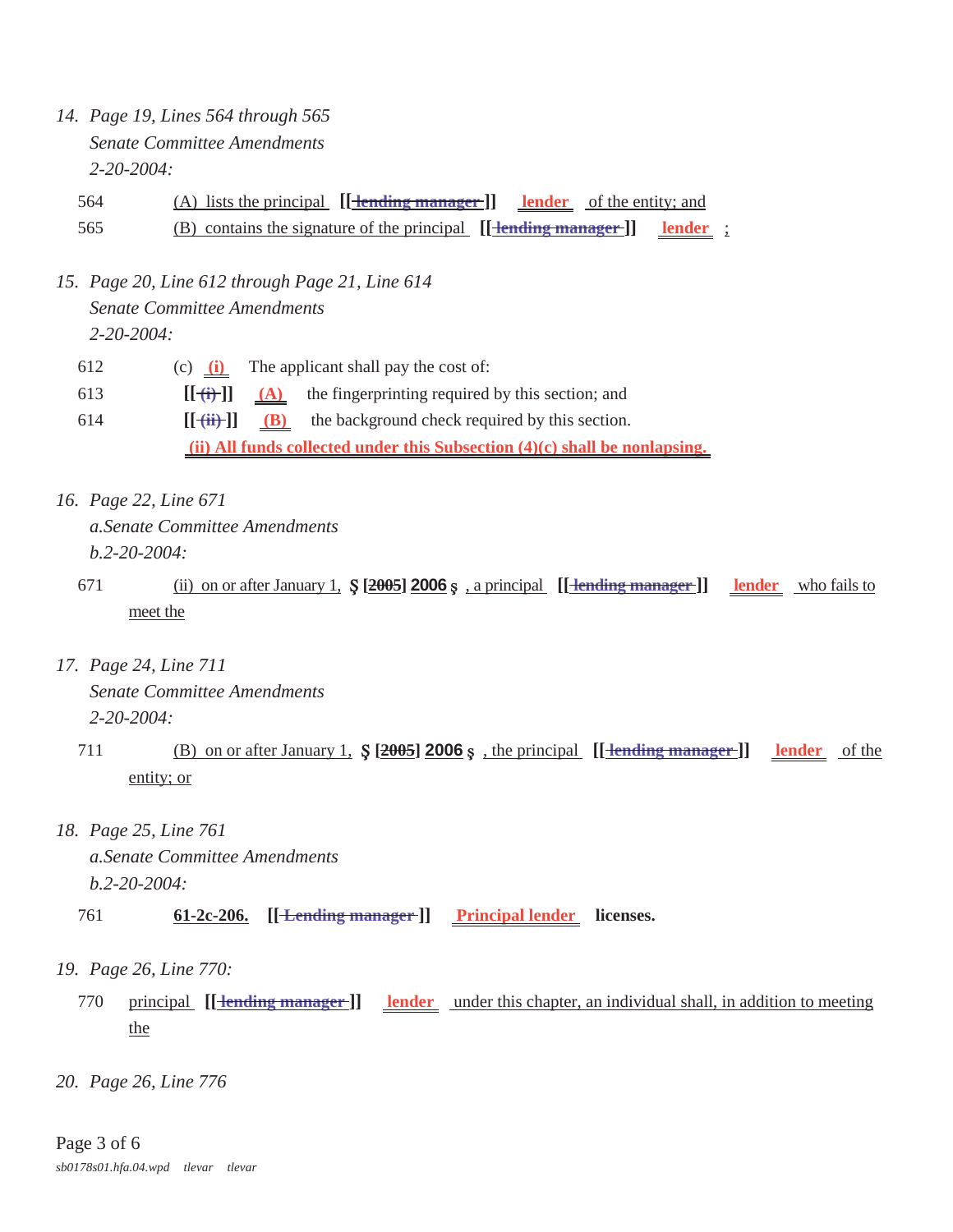*Senate Committee Amendments 2-20-2004:*

## 776 (d) submit proof of having successfully completed the principal [[<del>lending manager]] lender</del>

- *21. Page 26, Line 783 a.Senate Committee Amendments b.2-20-2004:*
	- 783 may qualify as a principal **[[ <del>lending manager</del> ]]** lender without:
- *22. Page 26, Line 785 a.Senate Committee Amendments b.2-20-2004:*
	- 785 (ii) completing the portions of the principal **[[ lending manager ]] lender** examination described in
- *23. Page 26, Line 789 a.Senate Committee Amendments b.2-20-2004:*
	- 789 (b) An individual may qualify as a principal **[[ lending manager ]] lender** pursuant to Subsection
- *24. Page 27, Line 805 a.Senate Committee Amendments b.2-20-2004:*

**805**  $\leftarrow$  **(5) (3)**  $\circ$  A principal  $\left[\left[\frac{\text{tending manager}}{\text{tending manager}}\right]\right]$  lender may not engage in the business of residential

- *25. Page 28, Line 833 a.Senate Committee Amendments b.2-20-2004:*
	- 833 (b) On or after January 1,  $\oint$  [2005] **2006**  $\oint$ , if the license of a principal [[**Hending**] **manager ]] lender** is
- *26. Page 28, Line 835 a.Senate Committee Amendments b.2-20-2004:*
	- 835 **[<del>[ lending manager ]]</del>** lender shall automatically convert to inactive status.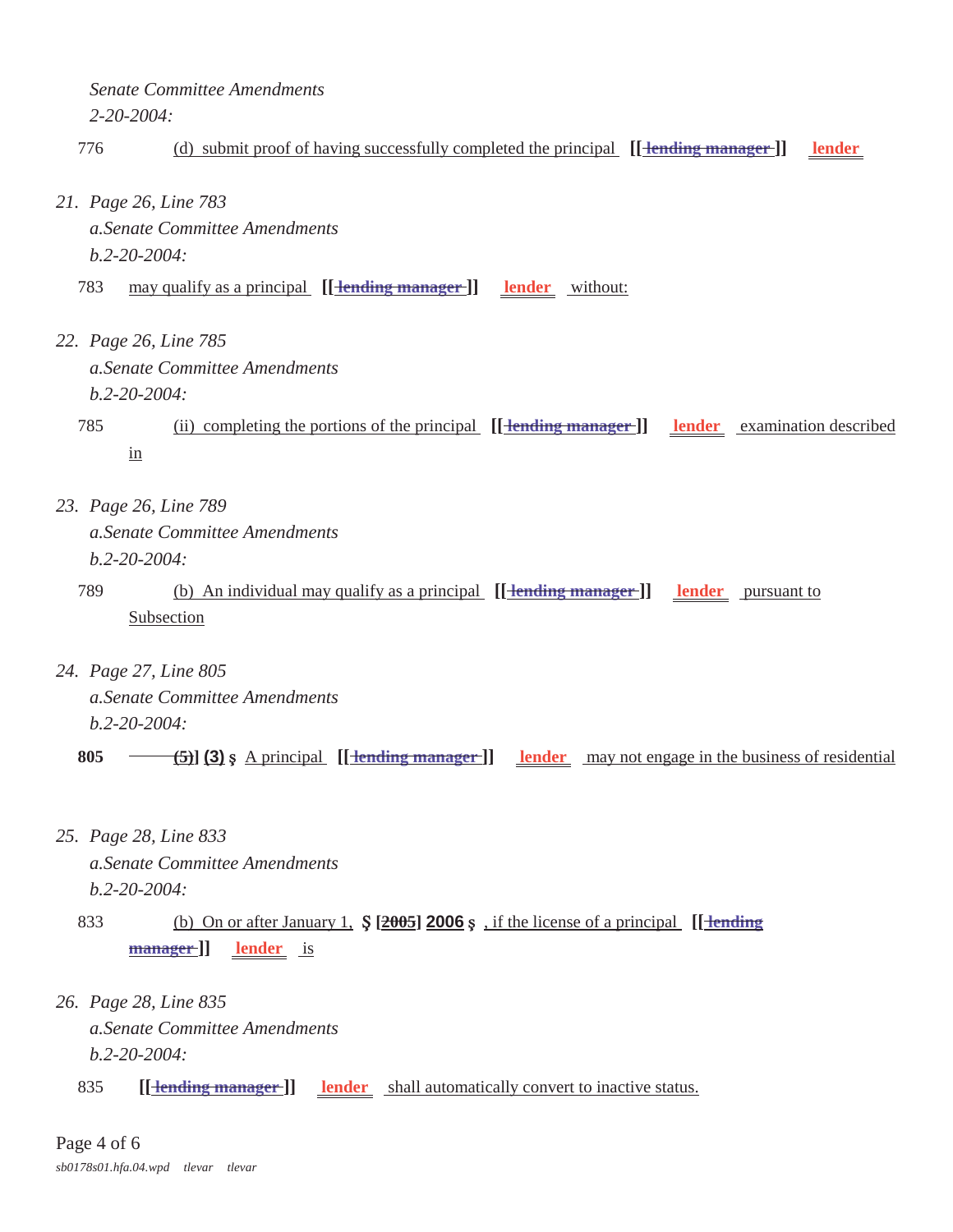- *27. Page 28, Line 846 a.Senate Committee Amendments b.2-20-2004:*
	- 846 the principal  $[\text{Hending manager}]$  lender with whom the mortgage officer will be actively licensed on the
- *28. Page 28, Lines 854 through 855 a.Senate Committee Amendments b.2-20-2004:*
	- 854 disability, or departure of its principal  $[[\text{tending manager}]]$  lender shall submit the forms required by the
	- 855 division to affiliate the license of another principal [[**Hending manager**]] lender with the entity.
- *29. Page 30, Line 924 a.Senate Committee Amendments b.2-20-2004:*
	- 924 (s) on or after January 1, **Ş** [2005] **2006**  $\frac{\epsilon}{2005}$ , in the case of the principal **[[ lending**] **manager ]] lender** of an
- *30. Page 31, Line 926:*
	- 926 mortgage officers who are licensed with the principal [[**Hending manager**]] **lender** ; or
- *31. Page 31, Lines 938 through 940:*
	- 938 (3) A principal  $[\frac{1 \text{ending manager}}{\text{manding manager}}]$  **lender** does not violate Subsection (1)(s) if:
	- 939 (a) in contravention of the principal **[[ lending manager's ]] lender's** written policies and
	- 940 instructions, an affiliated licensee of the principal  $[[\text{fending manager}]]$  lender violates a provision of:
- *32. Page 31, Line 943:*
	- 943 (b) the principal **[[ lending manager ]] lender** established and followed reasonable procedures to
- *33. Page 31, Lines 945 through 949:*
	- 945 (c) upon learning of a violation by an affiliated licensee, the principal **[[ lending manager ]] lender**
	- 946 attempted to prevent or mitigate the damage;